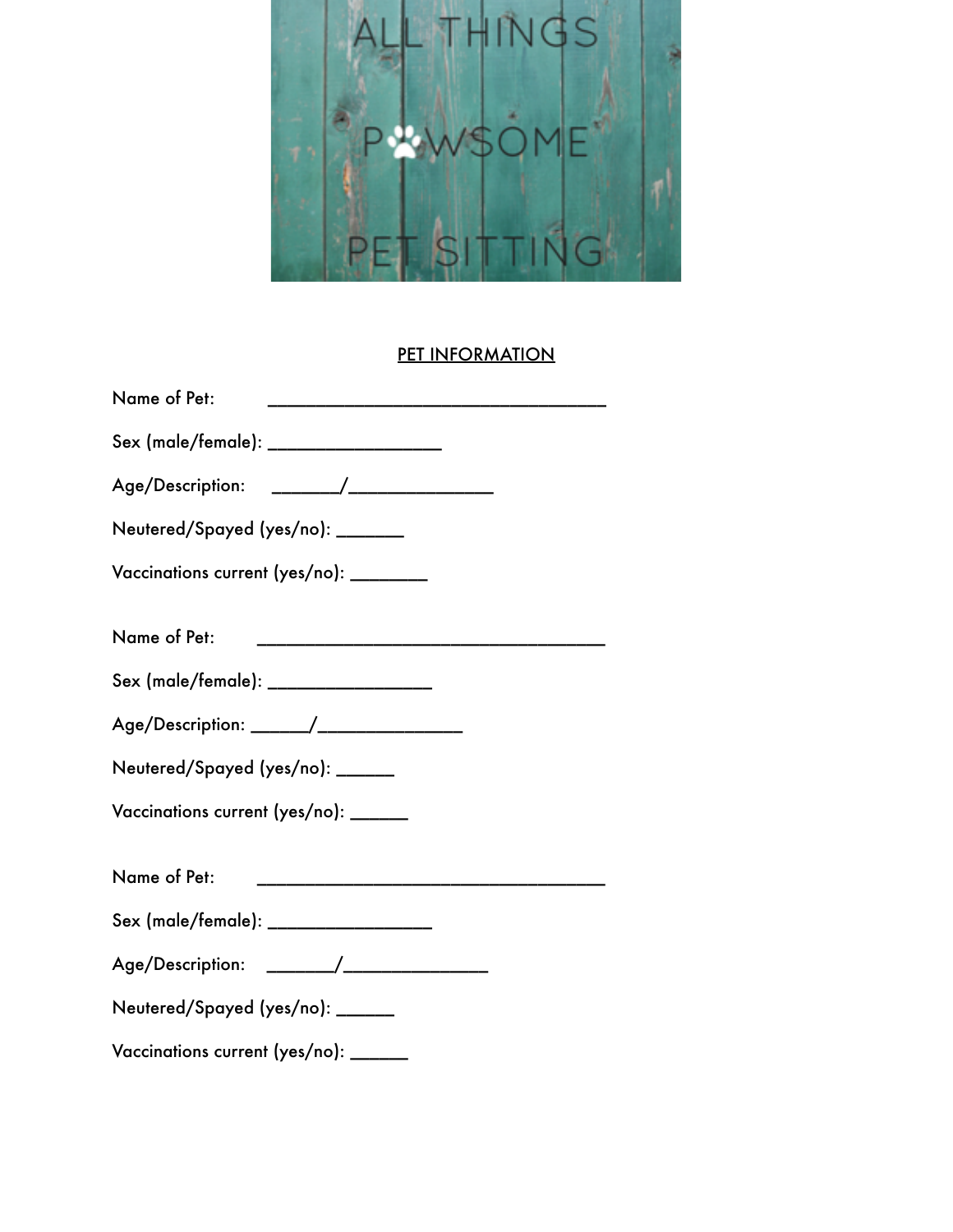Sex (male/female): \_\_\_\_\_\_\_\_\_\_\_\_\_\_\_\_\_

Age/Description: \_\_\_\_\_\_\_/\_\_\_\_\_\_\_\_\_\_\_\_\_\_\_

Neutered/Spayed (yes/no): \_\_\_\_\_\_

Vaccinations current (yes/no): \_\_\_\_\_\_

MICROCHIP INFORMATION:

Company:

Chip number(s): \_\_\_\_\_\_\_\_\_\_\_\_\_\_\_\_\_\_\_\_\_\_\_\_\_\_\_\_\_\_

 \_\_\_\_\_\_\_\_\_\_\_\_\_\_\_\_\_\_\_\_\_\_\_\_\_\_\_\_\_\_ \_\_\_\_\_\_\_\_\_\_\_\_\_\_\_\_\_\_\_\_\_\_\_\_\_\_\_\_\_\_

 \_\_\_\_\_\_\_\_\_\_\_\_\_\_\_\_\_\_\_\_\_\_\_\_\_\_\_\_\_\_

EMERGENCY CONTACT:

Person to contact in case of emergency: \_\_\_\_\_\_\_\_\_\_\_\_\_\_\_\_\_\_\_\_\_\_\_\_\_\_\_\_\_\_

Phone Number: \_\_\_\_\_\_\_\_\_\_\_\_\_\_\_\_\_\_\_\_\_\_\_\_

VET INFORMATION:

Clinic: \_\_\_\_\_\_\_\_\_\_\_\_\_\_\_\_\_\_\_\_\_\_\_\_\_\_\_\_\_\_\_\_

Preferred Doctor: \_\_\_\_\_\_\_\_\_\_\_\_\_\_\_\_\_\_\_\_\_\_\_\_

Address: \_\_\_\_\_\_\_\_\_\_\_\_\_\_\_\_\_\_\_\_\_\_\_\_\_\_\_\_\_\_\_\_\_\_\_

Phone Number: \_\_\_\_\_\_\_\_\_\_\_\_\_\_\_\_\_\_\_\_\_\_\_\_\_

Do I have permission to take your pet to the veterinarian, if necessary? Yes/No: \_\_\_\_\_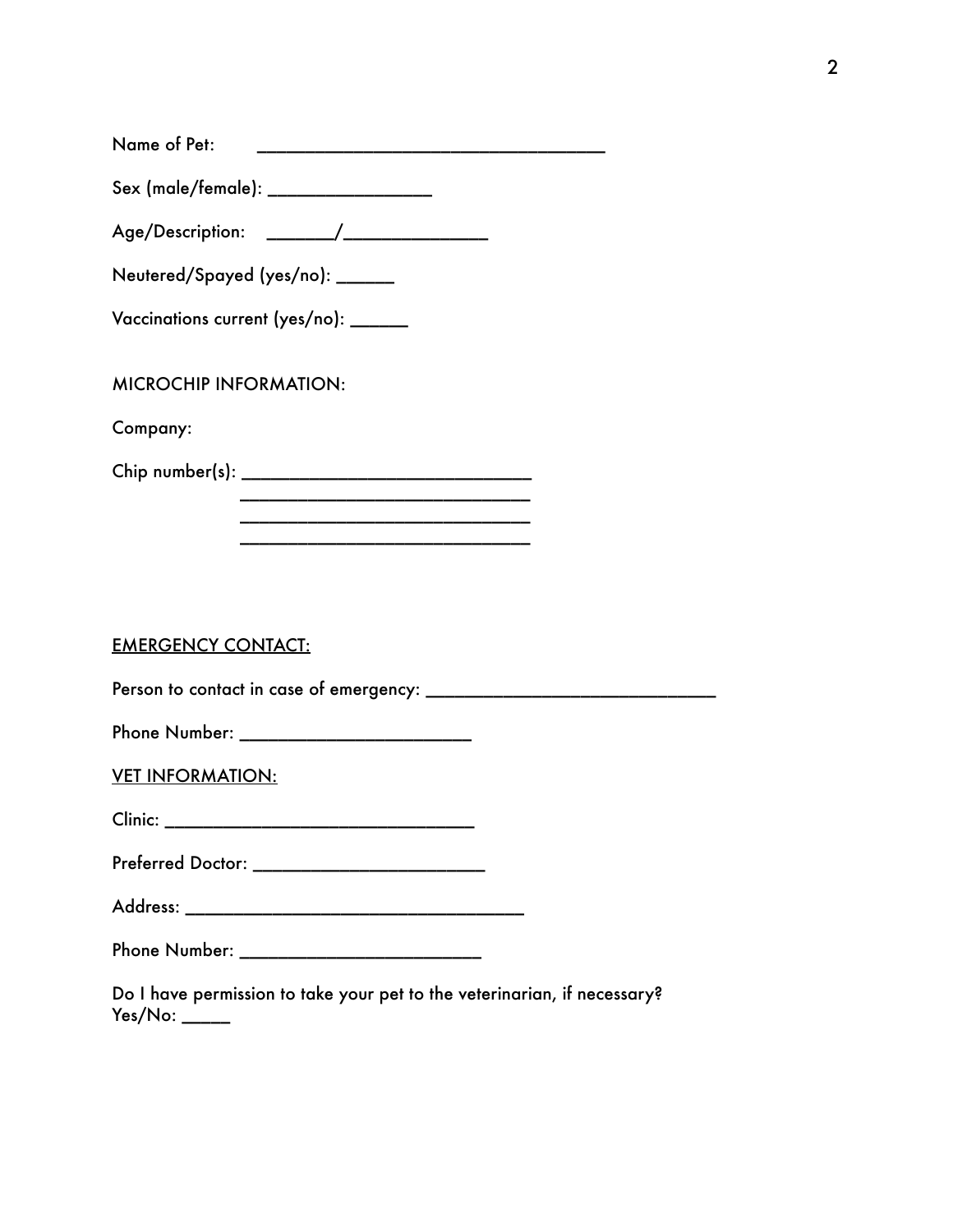Will pet care be shared with anyone else during your absence?  $Yes/No:$ 

If YES, please list anyone who has access to your home and has a key:

Name & Phone Number of individual(s):

**PET PROFILE:** 

Feeding Instructions (how much, how many times per day, medications needed, etc...)

Please describe your pets likes and dislikes in the space below (i.e.- favorite toys/places to sleep/places to hide/nicknames-words of comfort/thunderstorm anxiety, etc...)